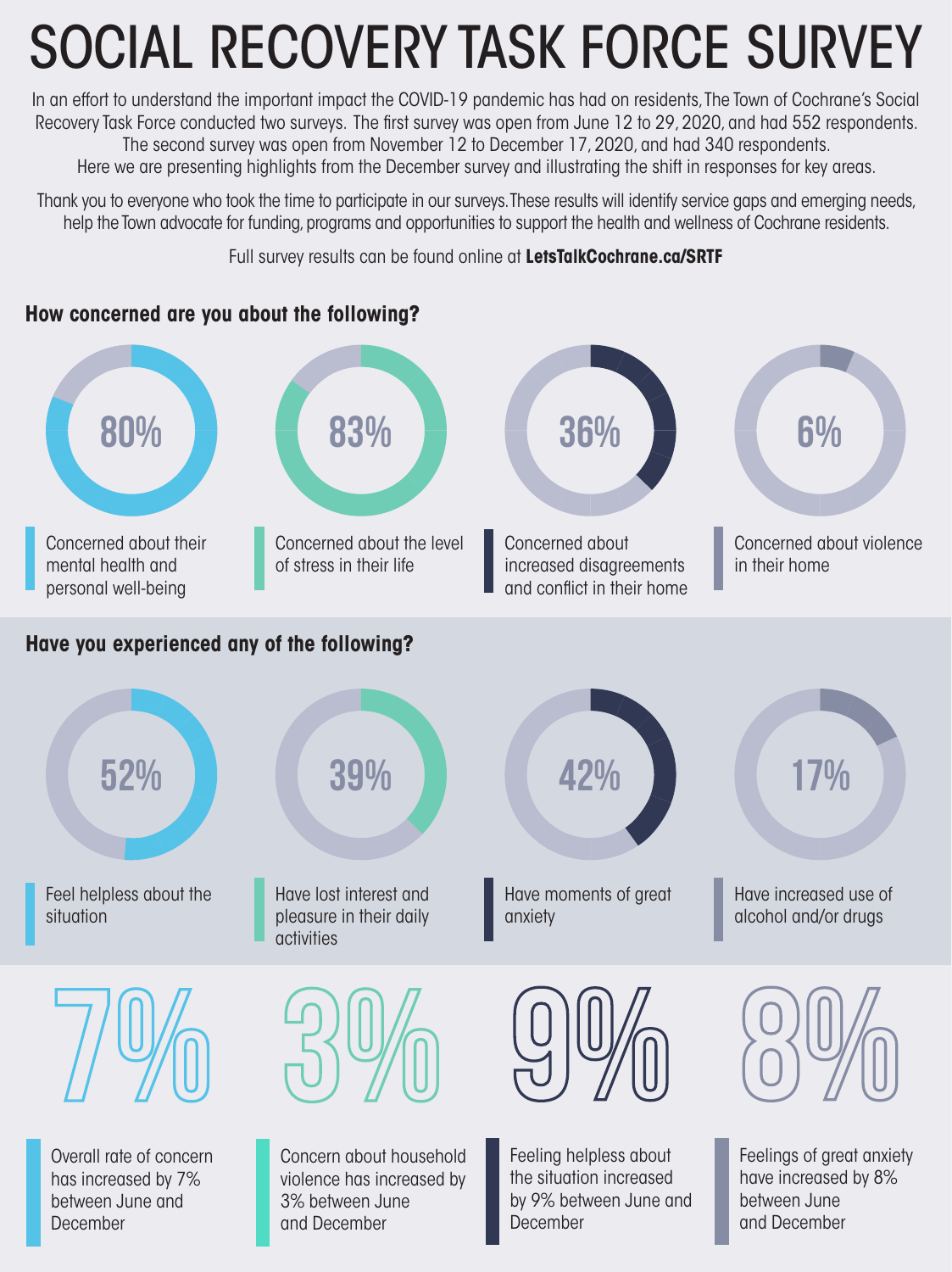## Mental Health and Personal Well-being

#### **What has impacted your state of mind?**



## **How would you describe your sense of belonging to your local community?**



**Visit LetsTalkCochrane.ca/SRTF for full survey results**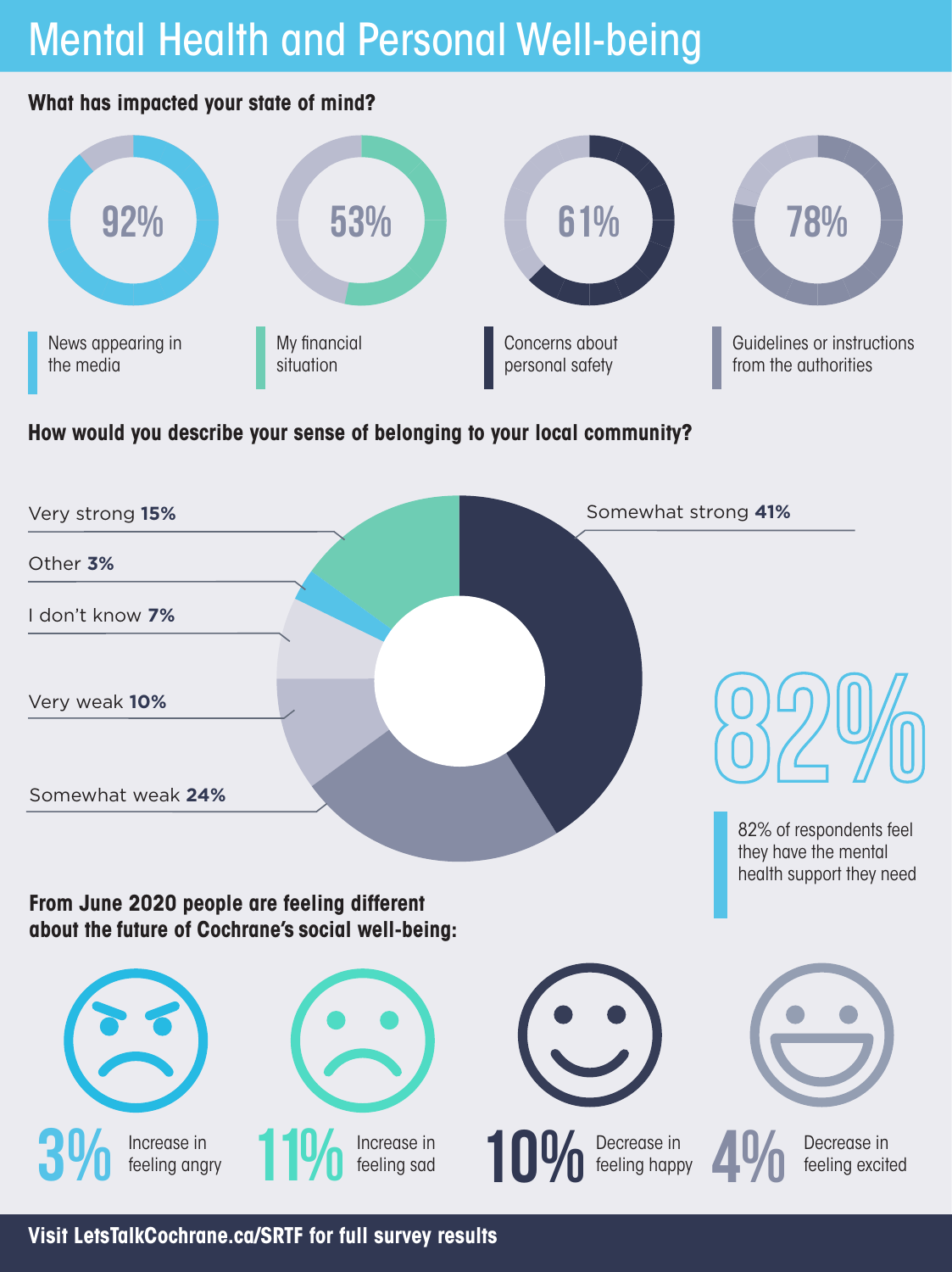## Financial impacts and Job Security



Concern about possible job loss has increased by 11% between June and December

From June 2020, 6% of respondents find it more difficult to meet financial needs

**6 %**

**46%**

46% of respondents have applied for financial relief services



4% of respondents report that it is likely or very likely they will run out of food

## **Thinking ahead, what is your financial outlook?**





**Visit LetsTalkCochrane.ca/SRTF for full survey results**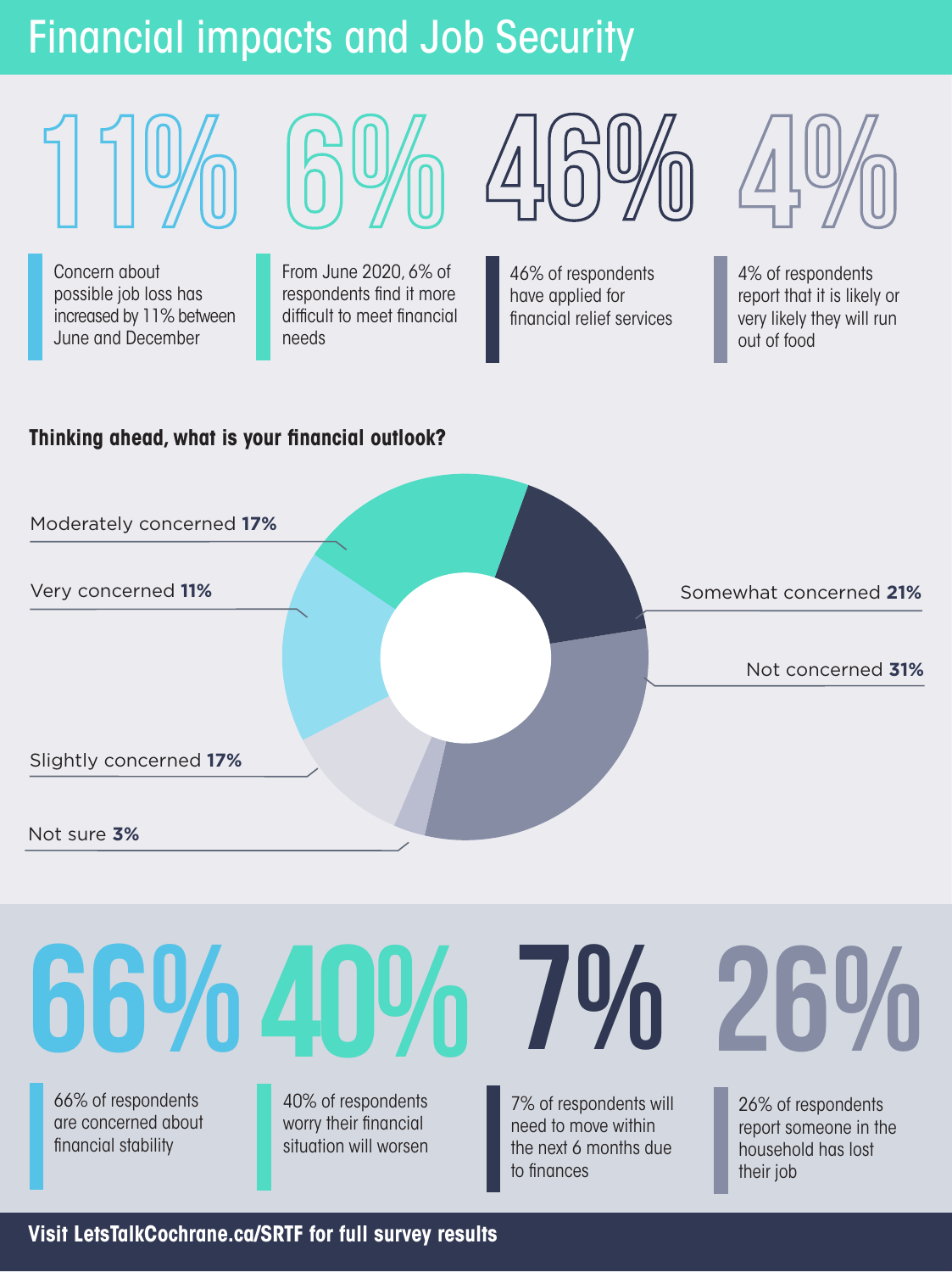## Feedback and Themes

## **What has changed for the BETTER for you?**

pace of living polar opposite opinion use of technology quality family time life cochrane lack of need **time** many good things great support network QUAlity time valuing of things friends regular weekly contact importance of family facebook video significant maintenance work general reduced congestion **formily** main support network aware of disease better money management less time VOIUNTeer WOrk Deople pace of life cancelled business travel **less traffic** lots of rest self care hectic schedule family time main support network small things **Sense of community** close family members less travel **Slower pace** free mental health **nothing** waisted sweat pants importance of family kindness of people federal government help immediate family

## **What has changed for the WORSE for you?**



**ISOLATION** The Social Recovery Task Force is using the data collected from the surveys to launch a mental health promotion strategy. Watch for details on **Cochrane.ca/SRTF**

**Themes**

**Financial and Job Security**

**Community**

**Family and Relationships**

**Mental and Physical Health**

> **Adhering to Rules**

**Loneliness and Social** 

**Visit LetsTalkCochrane.ca/SRTF for full survey results**